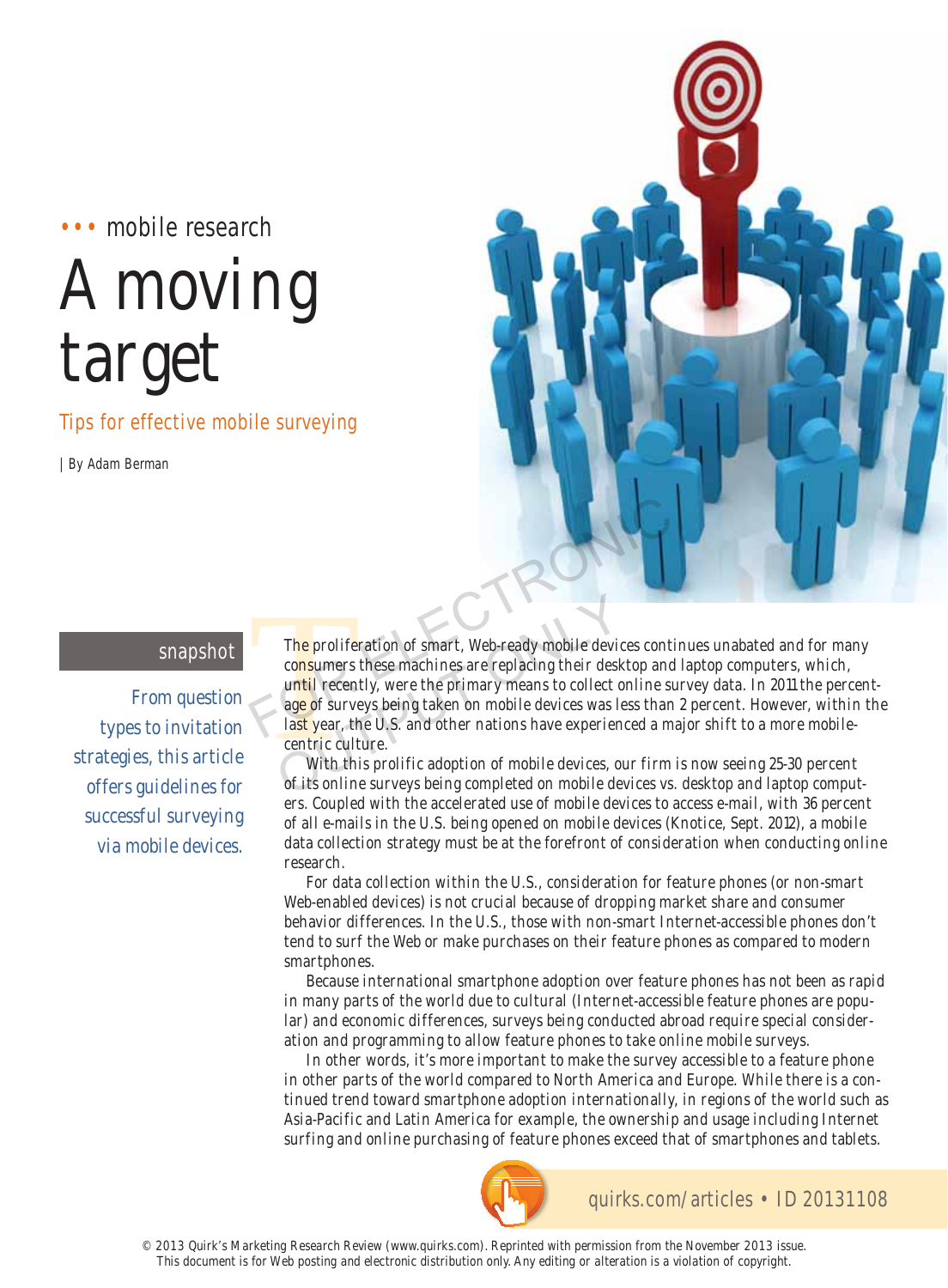In these regions and most parts of the world with the exception of Europe and North America, consumers surf the Internet on full-featured phones.

Mobile devices are continuing to evolve rapidly, as is the technology available for conducting surveys on these devices and the behavior of those using them. As a result, any overview of best practices is a constantly moving target. Nevertheless, assembling a list of best practices is still a worthwhile endeavor.

#### **Number of questions and survey length**

A couple of years ago, CatalystMR was advising its clients that five to seven minutes was a pretty firm ceiling for mobile survey length and should not be exceeded. However, tolerance of longer surveys is increasing as devices continue to improve and respondents use these devices more frequently. In fact, for many people, mobile is a preferred platform to communicate rather than a desktop. Additionally, respondents recognize and accept that mobile devices have less screen space to work with than desktop and laptop computers. Our current recommendation for top-end survey length on mobile devices is roughly the same as our recommendation for desktop-only surveys: 20 minutes or less, with an ideal of 10-15 minutes or less for mobile devices, especially smartphones.

With survey lengths exceeding 20 minutes, we see a drop-off of respondents completing the survey, regardless of device type. With that said, always remember: The shorter the better. You need to take into consideration the respondent's relationship with the brand, the customer's expectations, the marketing effect of the survey, the incentive amount, panel vs. non panel and other factors that might lead you to conduct a very brief survey, perhaps only five to 15 simple questions.

Respondents using tablets are more tolerant of longer surveys than those taking surveys on smartphones, primarily due to the need to scroll more on a smaller screen and general fatigue. Those taking a survey on a feature phone are less tolerant than smartphone users for similar reasons. For the purposes of feature-phone users, these respondents should be given a scaled-down version of the survey to lessen respondent fatigue and to mitigate the dropout rate.

With all this in mind, it should still be expected that a mobile survey will experience a higher dropout or abandonment rate than that of a desktop survey. However, survey results trend the same whether online or via mobile. With few exceptions, such as surveys that require a large viewing screen (i.e., conjoint studies, large or complex grid presentations, etc.), we have found that survey results are not affected by the platform used to take the survey.

**When to scale down the questions asked in mobile vs. desktop** If your survey exceeds 15 minutes, consider limiting the number of questions asked on mobile devices. To avoid respondent fatigue and higher than necessary dropout rates on these devices, think about asking up to 10 minutes of questions as the core of your research. For example, if you have a battery of questions asking respondents to rate their satisfaction on 15 items, consider asking the most important 10 items to smartphone users. Or perhaps rotate blocks of attributes so that all attributes are rated by a subset of respondents. For a cost of respondent fatigue and higher available<br>bile is a than necessary dropout rates on these similarly<br>unicate devices, think about asking up to 10 whether<br>ionally, minutes of questions as the core of rotate pa<br>cc Frace<br>
The part of their satisfaction<br>
aptop<br>
on 15 items, consider asking the most<br>
ion<br>
on 15 items, consider asking the most<br>
ion<br>
on timportant 10 items to smartphone<br>
me as<br>
users. Or perhaps rotate blocks of at-<br>
b-o

#### **Survey design: question types, setup and logic**

Scale questions should be limited to five points or seven points at most. Ten-point scale questions take up too much screen real estate and therefore require scrolling left/right or pinching a mobile screen's viewable area so small that the screen presentation causes the question to be difficult to manage. With that said, if you have established a 10-point scale as a scale norm previously, not to worry. Ten-point scales do fit to screen ultimately; the scale presentation is just smaller if the respondent pinches the screen to see the entire scale question.

More on scale questions: Try to limit the amount of text on each attribute. Overly wordy attribute text takes up more valuable screen real estate and increases the need for scrolling.

Ranking questions are fully

functional on smartphones and tablet devices, however on feature phones, ranking questions require a different programming setup. Once again, just keep in mind that overly wordy text or too many items to rank can make the page too complex visually for smaller screen sizes. On smartphones, always consider that longer questions will require vertical scrolling, which makes those questions more difficult to navigate.

Other question types including numeric, radio (single-response), checkbox (multiple response), text and pull-down work perfectly on smartphones and tablets.

To minimize scrolling, the best practice is to program one question per screen, except in some rare cases where wording and a short response list allow for two questions.

Survey logic: Any survey logic available in an online survey is similarly available in a mobile survey whether the logic is complex skip or rotate patterns; quota or segmentation algorithms; data piping or rich content presentation, etc.

One survey engine – platform-agnostic: The same survey that runs on a desktop runs on a mobile Web-enabled mobile device because the survey engine is the same. In our firm's case, because the survey engine is the same and CatalystMR tracks user agent data such as device type, user agent data can drive survey logic. This means that you have the ability to customize survey logic based on the device accessing the survey.

#### **Device information**

Our survey system, for example, captures many data points automatically from the user's device. We can report this data back in an easily understood format.

Here is the information we collect from device capture recording: device type – desktop, mobile (smartphone/ tablet v. feature phone); device make – Apple, Motorola, Samsung, etc.; device model – iPhone, BlackBerry and other models (though currently in about 3-4 percent of the cases, devices don't pass this information along); browser – Chrome, Internet Explorer, Safari, etc.; browser version.